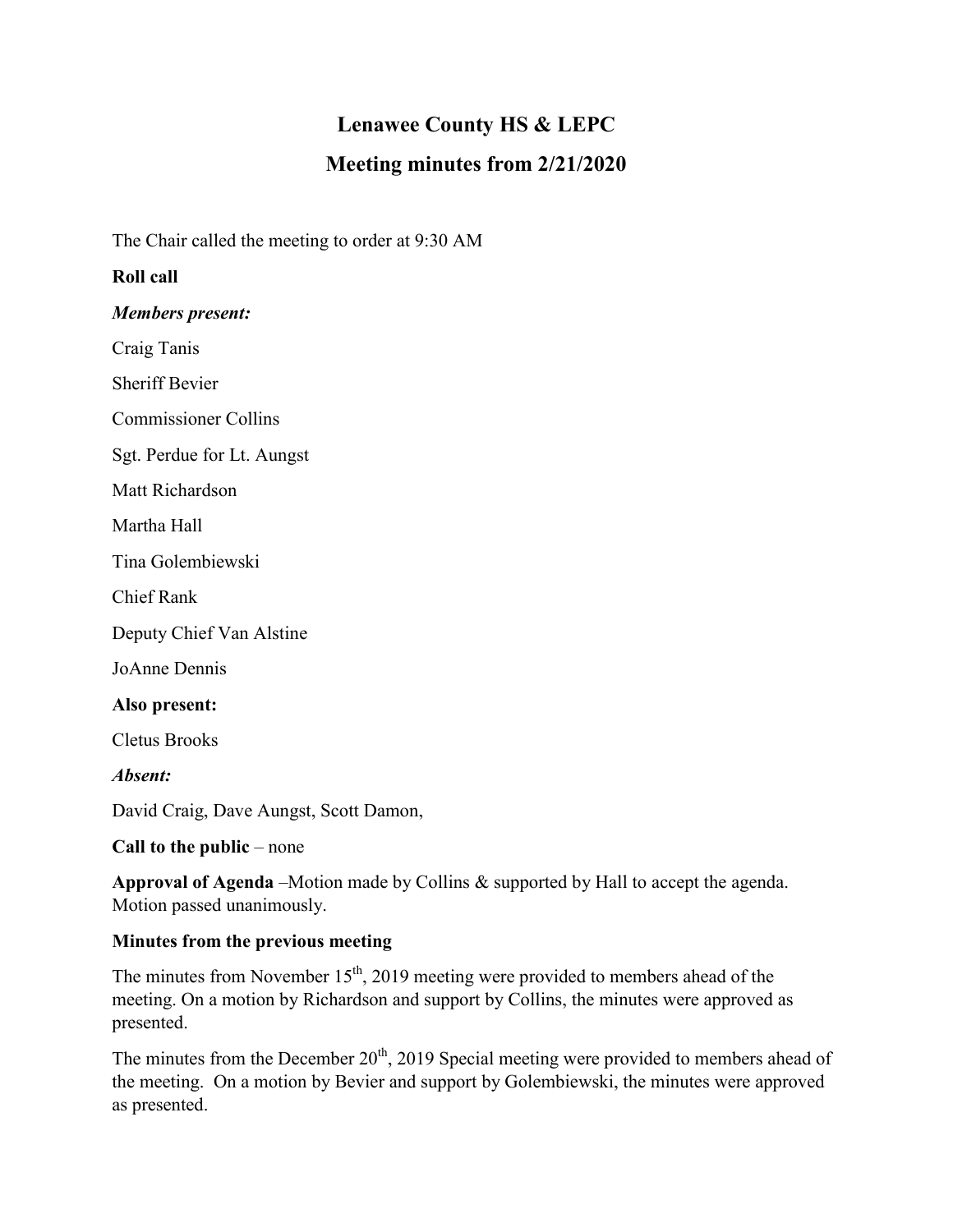**Financial report-** The secretary reviewed the FY17, FY18, and FY19 grant fund balance as well as the 234 Donation fund balance. The financial report was accepted on a motion by Richardson and support by Collins.

**Emergency Manager's report** – Written report submitted provided highlights of Emergency Manager's activities from November 2019 through January 2020.

**E-911 updates** -Lt. Aungst provided the committee a written report and in his absence, Sgt. Perdue gave an update on the 800 MHz radio project and the 911 outage that occurred on 1/31/20.

**Health sub-committee-** Written report was provided. Martha Hall also updated the committee on COVID-19 and plans to use Smart911 for people being monitored for the virus.

## **Drone Sub-committee**

- The final County sUAS Policy and Procedures Manual was provided to the committee prior to the meeting. On a motion by Bevier and support by Hall, the sUAS Policy and Procedures Manual was approved.
- Appointment of Ryan Rank as sUAS Program Administrator per section III.G of the policy manual. On a motion by Golembiewski and support by Hall, Ryan Rank was approved as the sUAS Program Administrator.

## **Old Business**

Tanis updated the committee on the Sheriff's Office CDR Accident Investigation System grant request: The request was denied by the State due to lack of a tie to terrorism activities.

## **New Business**

- Grant Request not to exceed \$2,500 from 234 Donation Funds for 3 weather stations for west side of County to be mounted on towers at Morenci Fire, Hudson Fire, and Addison Fire. Motion to approve made by Bevier and supported by Richardson. Motion passed unanimously.
- Grant Request \$1,800 from 234 Donation Funds for IPAWS interface for RAVE Alerts. Motion to approve made by Bevier and supported by Collins. Motion passed unanimously.
- Grant Request Dive Team Equipment not to exceed \$16,000 for 8 dive masks with comm. units at \$1,810 each and 1 surface comm. unit at \$1,389 for a total of \$15,869, split as follows:
	- $\circ$  \$5,619.12 FY18 LETPA
	- $O$  \$10,380.88 FY19 LETPA

 Motion to approve made by Collins and supported by Bevier. Motion passed unanimously.

- Wacker Chemical Tanis updated the committee on the following:
	- o 302 Site Plan submitted to MSP-EMHSD
	- $\circ$  Fire on December 13<sup>th</sup>, 2019